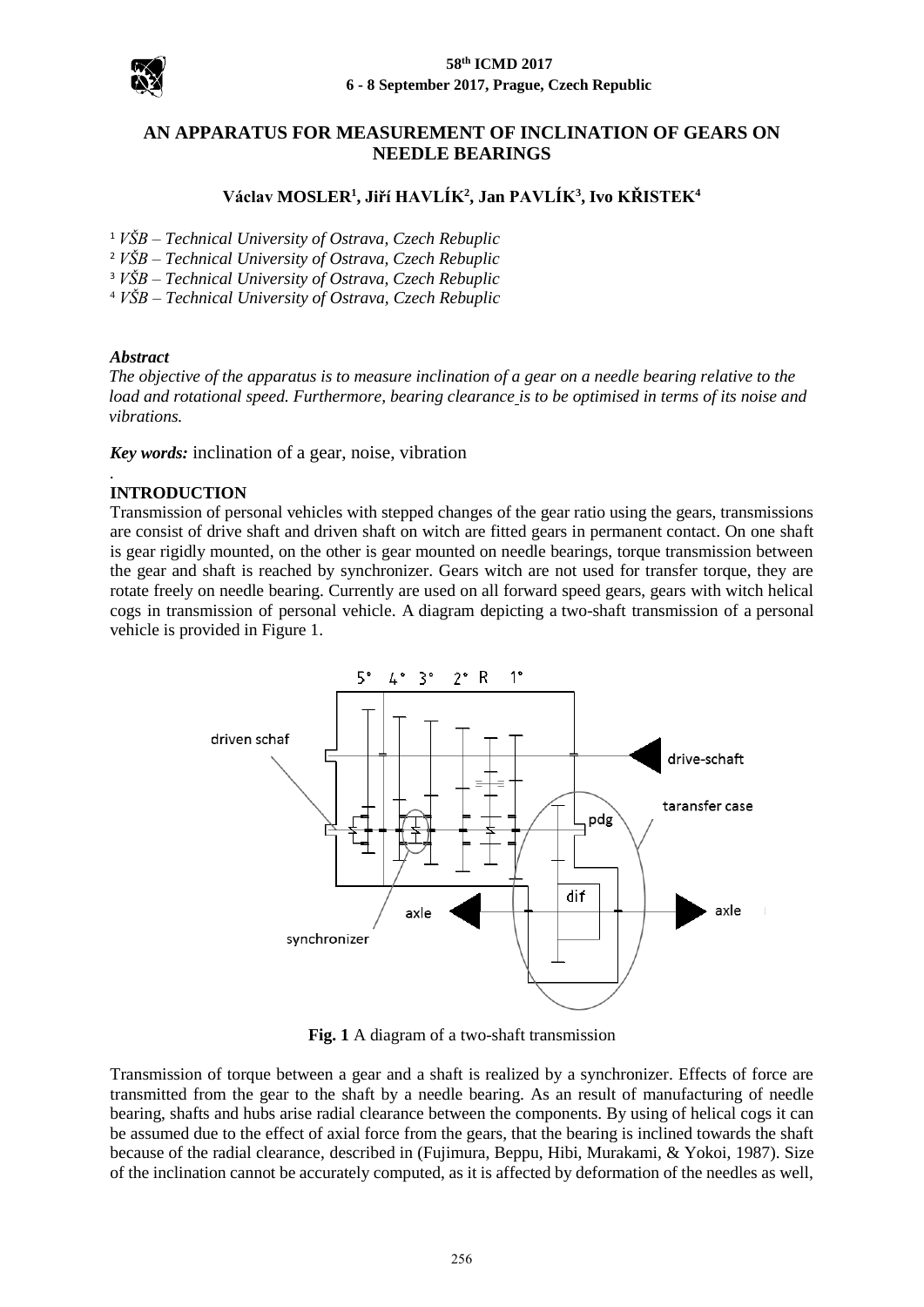

### **58th ICMD 2017 6 - 8 September 2017, Prague, Czech Republic**

therefore it needs to establish experimental measurements. This phenomenon can be classified as a deviation of a gear transmission. It can be assumed, that the deviation will have an effect on vibrations and noise, described in (Jolivet, Mezghani, El Mansori, Vargiolu, & Zahouani, 2017; Moravec, Dejl, Němček, Folta, & Havlík, 2009). The objective of this work is design a test device to verify the above phenomenon

## **MATERIALS AND METHODS**

Testing apparatus can be placed to an open or a closed trial circuit, described in (Moravec, et al., 2009). The differences between the circuits are considered to be widely-known, thus they will not be further analysed. From the above listed requirements it can be determined that a trial circuit with open energy flow (depicted in Fig. 2) is most suitable for application of the apparatus.



**Fig. 2** Open circuit

# **RESULTS AND DISCUSSION**

Fig. 3 depicts a trial stand used for placing of the testing apparatus. This stand is powered by a 30kW engine (1), which is connected to a frequency converter with ability of revolution control up to 3,000 RPM. The measuring apparatus (5) is bolted to the console (4), which is capable of axial shifting in the axis of the engine. The measuring apparatus and the engine are connected by a constant velocity shaft (4). Load of the circuit is delivered by the disc brake (7). This is placed on a tower, which is movable to a limited extent in translational fashion in the direction perpendicular to the engine's axis. Regulation of the braking moment is conducted by rotation of the handle of the braking cylinder (6). The measuring apparatus and the disc brake are connected by a constant velocity shaft. There are sensors of torque and rotational speed already placed on this shaft, therefore their selection is not considered in this work. A sensor of vibrations is to be placed magnetically, externally to the trial box of the transmission. Measuring of noise is to be conducted by an externally placed sound meter.



**Fig. 3** Trial stand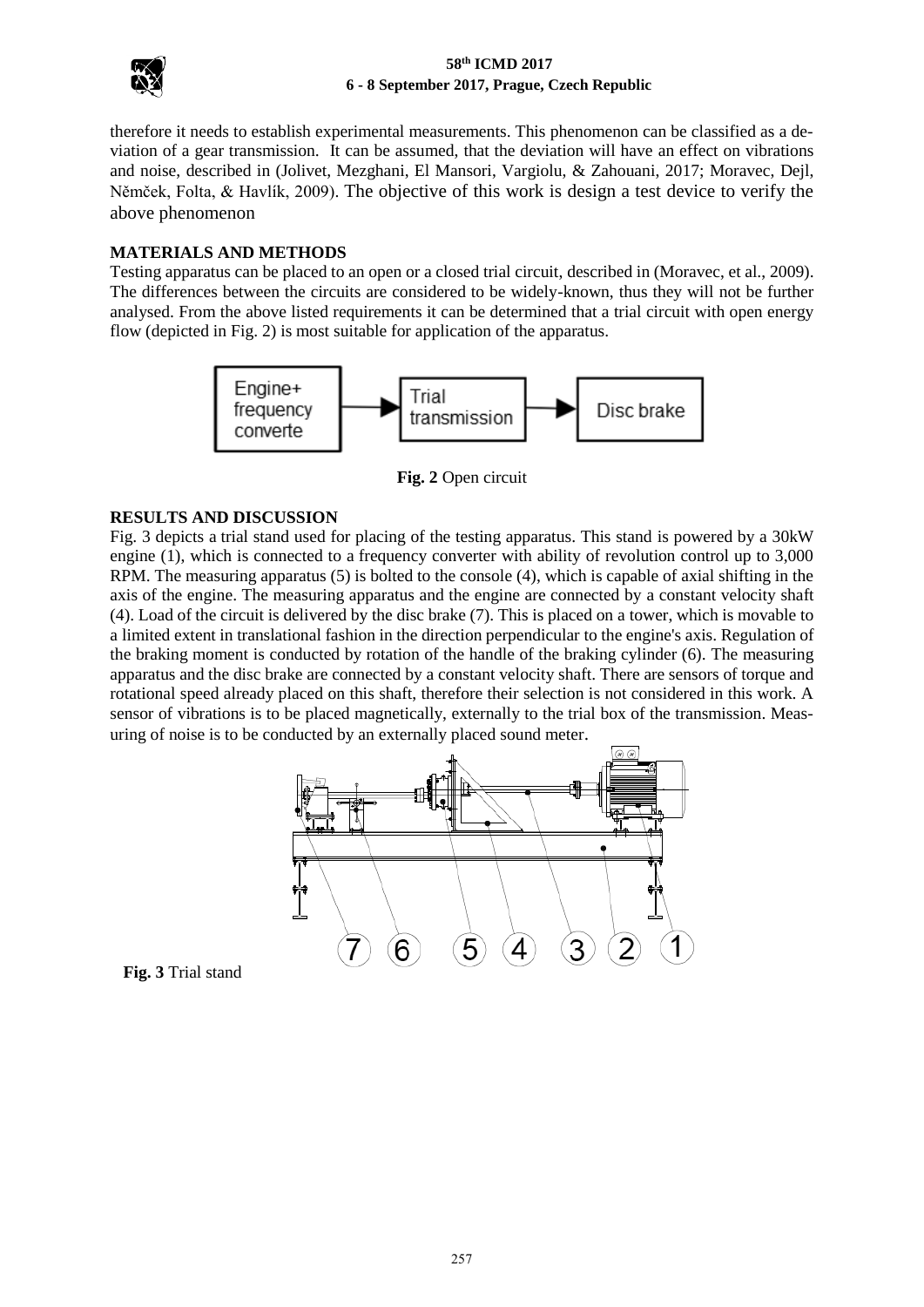



**Fig. 4** Measuring apparatus

Fig. 4 depicts a trial testing apparatus. Box of the transmission (1) is welded to a thick-walled seamless pipe and sheet-metal rings of sufficient width. There are tapered roller bearings placed in the box (11). This bearings are axially conductive from both sides. There is a lid bolted to the box (2), in which axiallyloose roller bearings ale placed (12). These bearings are fixed to the shaft by a nut. (8). The construction is created for simplifying of the assembly. The selected construction from thick-walled profile is significantly rigid, which ensures imperviousness of the result of the rigidity of the box. Arrangement in Fig.4 corresponds to measurement for And gear ratio. The drive shaft is in this case a modified shaft from a transmission, which is due to the fact that the pinion of the  $A<sup>nd</sup>$  gear is manufactured on the shaft (4). For the rest of the gear ratios, there will be a separately manufactured shaft, onto which a corresponding gear is to be pressed. On the drive shaft (3), a body of a clutch with small spheres will be installed (5).This clutch serves as a substitute for a synchromesh for transmitting of torque from a gear (6) to the shaft. Synchromesh prevents the maximum possible tilt of the gear. This clutch type was developed for the specific case of use. The gear is to be changed together with carrier. Carrier is placed on the area of the gear, on which a synchronizer is attached. The tilt of the gear is to be recorded by three sensors based on eddy currents (13). Sensors are attached in the holder of sensors (7). In order to prevent influencing of the results of the measurements by axial oscillations of the drive shaft, a displacement transducer was attached to the face of the shaft (14). The sensor is bolted to the lid of the bearing. There are flanges (9) mounted on both the input and the output shaft by involute splines for connection with joint shafts of the stands. New clutch (Fig. 5) was developed for specific use in the measurement setting. The body of the clutch (1) is mounted on the involute splines of the drive shaft. There are grooves in the body, to which small spheres are placed. The same grooves are in carrier (2) as well, which is attached to the gear (4). The contact between the grooves and the spheres creates positive engagement. Thus, the spheres are free to rotate inside the grooves, which enables loose tilting of the gear. The annulus (5) serves as a sensing area for measurement of inclination.